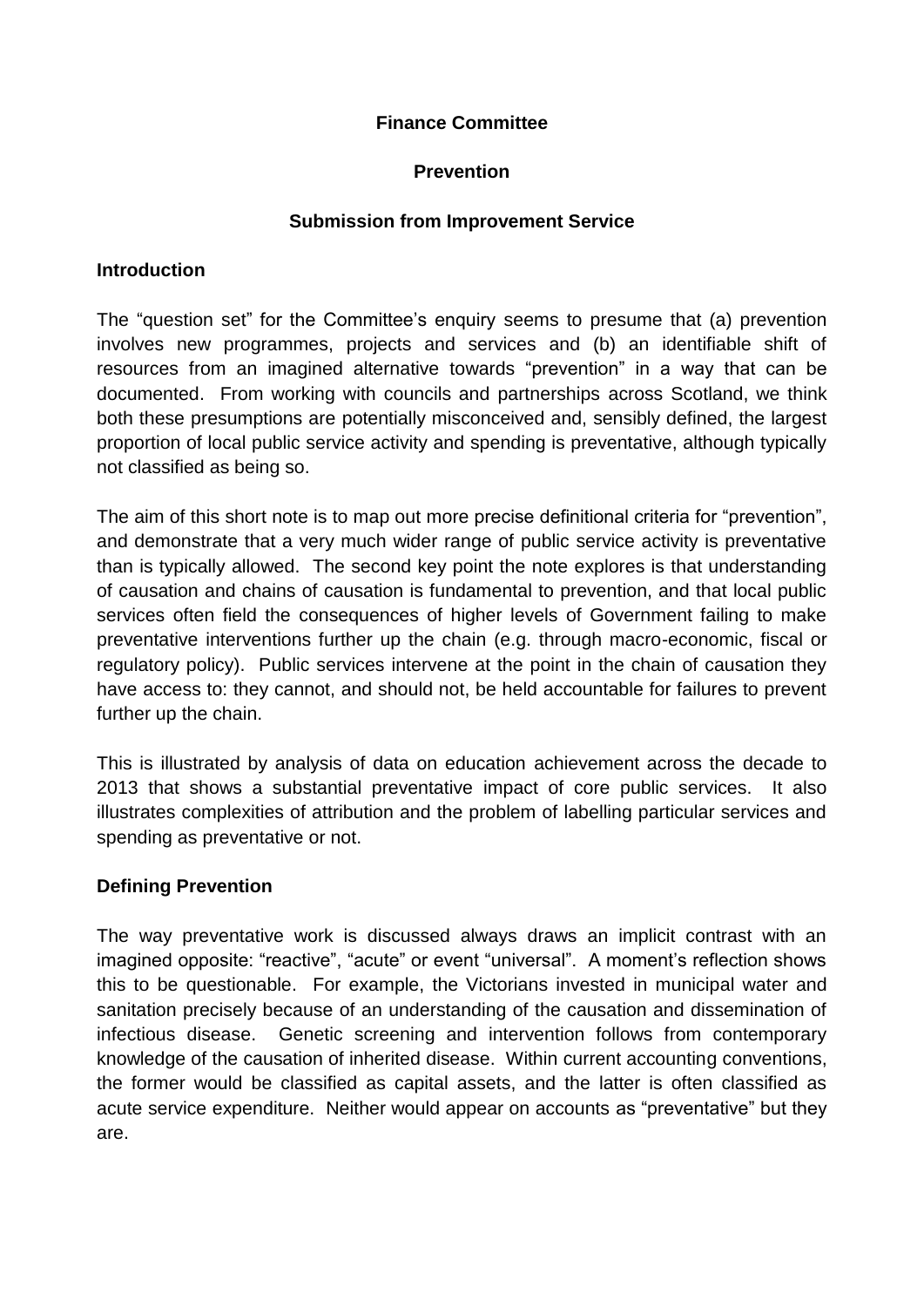On the same principle: a hip joint replacement prevents worsening pain and disablement; pre-school education from age two prevents (or at least mitigates) inequality of linguistic environment and access to learning resources from early years; work on literacy and numeracy prevents exclusion from subsequent educational and economic opportunity; work on traffic control prevents accidents and damage to people; investment in infrastructure prevents restriction of economic and social activity; regulation prevents social, environmental and economic harm, etc. etc.

The unifying criteria running through all these examples are: without some action or intervention, predictably negative outcomes will occur and the action taken will allow us to avoid or substantially mitigate that outcome. Prevention is anything that does that, not simply services and projects labelled as such. A fiscal framework that redistributes pretax income and mitigates income inequality is prevention in this sense. "Community benefit" clauses in capital procurement aimed at mitigating economic exclusion and unemployment in disadvantaged communities are also preventative in this sense.

"Prevention" is contingent on predictive capacity: understanding statistical relationships and the causal mechanisms that underpin them. As the Health Scotland model (appendix 1) illustrates, there are complex chains of causation and a preventative intervention can occur at any point in the chain, preferably as early as possible. Macroeconomic, fiscal and regularly intervention tend to focus early in the chain, service interventions tend to be much further down the chain. That better fiscal treatment and regulation of foodstuffs (e.g. sugar tax) would be preferable to fitting gastric bands to prevent worsening obesity does not mean the latter is not preventative at that point in the chain.

The second point that follows is that prevention is not a new type of service or budget line, it is a stance that should inform the design of all services and the use of all resources. "Shift to prevention" is not about movement between budget heads, it is about how core resources are used on the ground. A school can be run in a more or less preventative way in terms of how it links to parents and local communities, to other services and to vulnerable children that study within it. The school will still exist, the staff will still be there and the public accounting will not vary whether the school "thinks" prevention" or not. "Shift to prevention" is a shift of stance and commitment about how we use what is already there. The admirable development of "locality" and "neighbourhood" management approaches to better integrate support for multiply disadvantaged communities is a preventative stance in action.

The Community Empowerment Scotland Act 2015 places a common duty on all public services to improve outcomes and reduce inequalities of outcome. Outcomes cannot be improved if we do not understand what causes less than good outcomes, and intervene to prevent that happening. Equally, "reducing inequality" means understanding what will lead to predictably unequal outcomes and taking action to wholly prevent or mitigate that.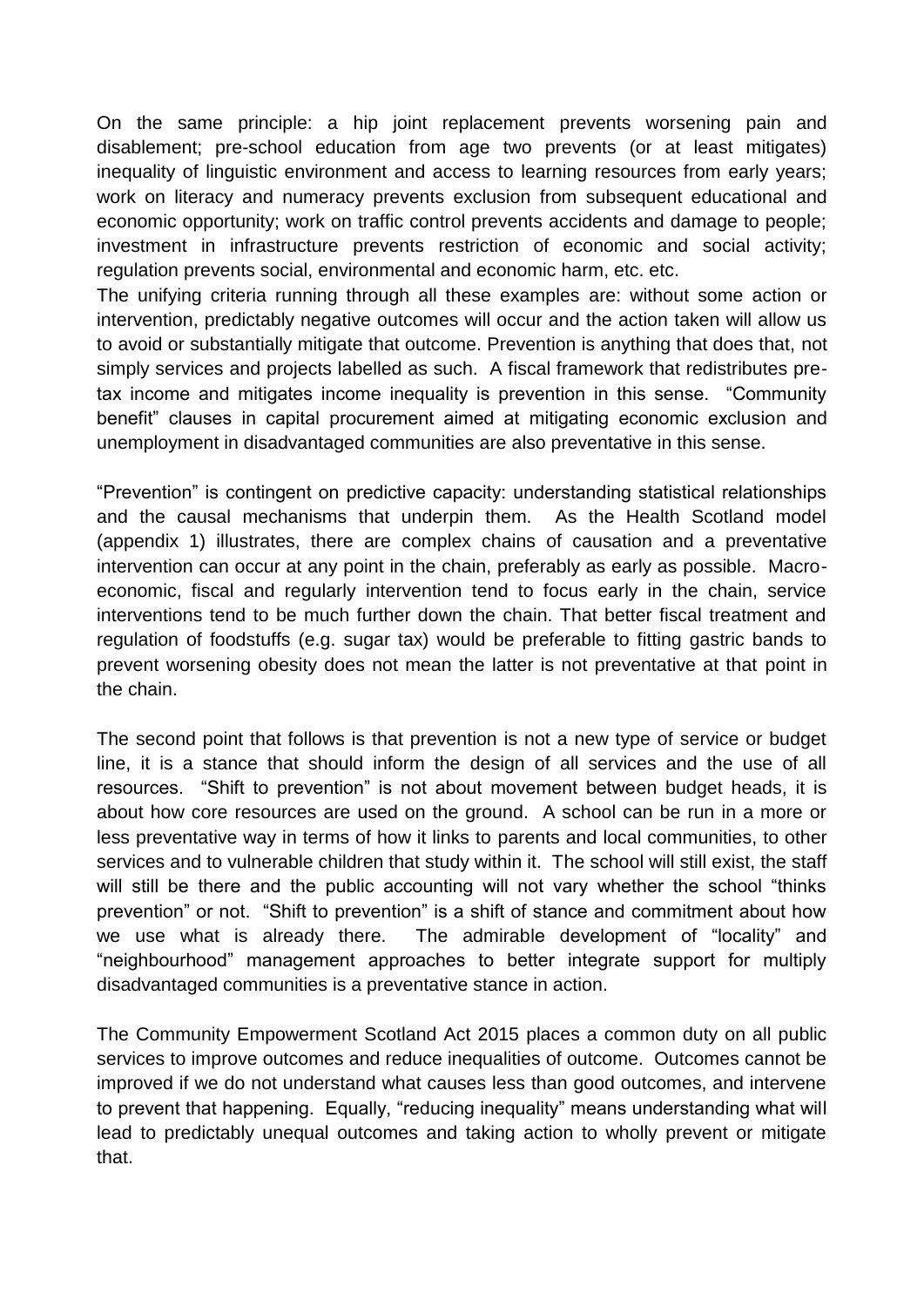The foregoing is clearly open to the criticism that the idea of "prevention" is being extended too elastically that it could encompass a very wide range of activities and interventions. I accept that but do not take it as a criticism unless:

- 1. Ways of narrowing it down are specified that respect (at least) minimal definitional criteria for prevention.
- 2. Established chains of causation are respected and
- 3. A coherent, more restrictive definition and classification is explicitly proposed (e.g. that shows that a hip joint replacement or the use of stents are not "preventative").

To sum up, "prevention" always presumes predictive capacity and the ability to intervene in "chains of causation" to prevent or mitigate predictably negative outcomes. It would be a strategic stance and focus for the whole public policy and public service system, not a new type of service. Local public services intervene in the chain of causation at the point that they have access to it, and their work is often mitigative of outcomes that were not prevented at earlier points in the chain. Their work is preventative of further negative outcomes but sometimes cannot wholly offset wider factors that create relatively poor outcomes.

# **The Case of Educational Achievement**

The best established statistical relationship in European social policy is between income inequality (pre and post-tax Gini coefficient) and inequality in other life outcomes (education achievement, health, etc.). Scotland has amongst the highest average household incomes in Europe but also amongst the highest income inequality between households in Europe. As the OECD PISA data has shown, though Scotland ranks high on average scores in mathematics, language and science at age 15, the variation around the average (the inequality) is amongst the highest in Europe.

A preventative approach would have to understand the causation that underpins household income inequality, the link between household income and children's educational prospects and take steps at all points in the chain of causation to avoid or mitigate negative outcomes. This would include using macro-economic and fiscal preventative levers, as well as curricular reform, investment in teachers, better learning technologies, etc.

Real wages have been stagnant across the last period, and the incomes of the lowest decile of income earners have declined against the average, and the top decile, due to unemployment, underemployment and welfare reform. The UK Government, particularly since 2010, has not taken steps that would have been preventative of income inequality, and the Scottish Parliament lacks fiscal and macro-economic capacity.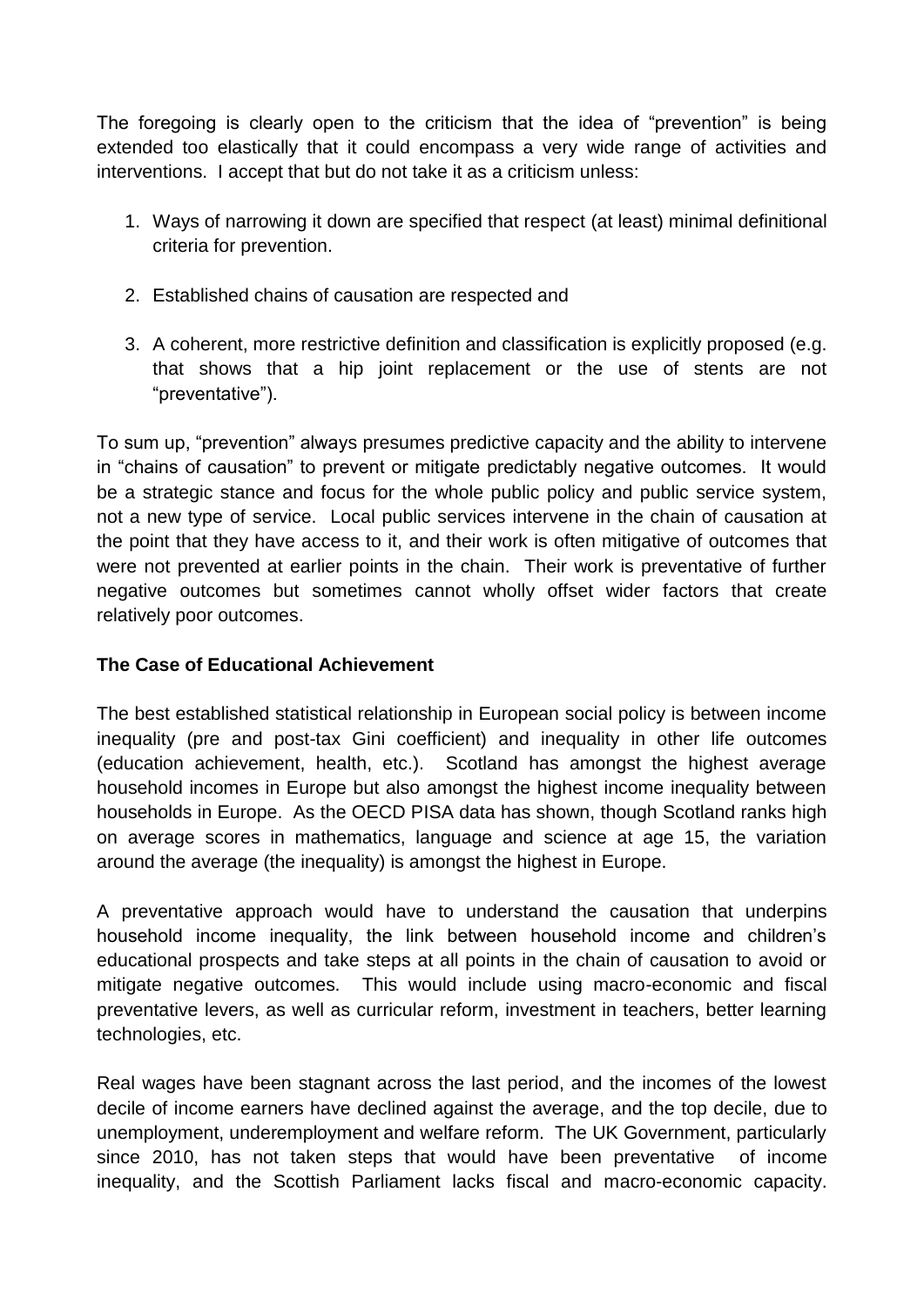Despite that, children from the 5% most deprived communities in Scotland have been the fastest improving group at SQA level 5 and 6. The S4 tariff scores have improved by 34% and S5 by 25%. (Their overall achievement will be understated as many use their SQA level 5 achievements to gain access to college courses, but success there is not linked back to the school where they studied. Treating the whole S4 cohort as the denominator for S5 achievement exaggerates this effect.)

As importantly, the link between income inequality and variation in education achievement weakens across the period. Across the whole pupil population it moves from explaining 50% of the variance to explaining (only) 30% of the variance. In the comparison between the top quintile in income terms and the bottom quintile, it moves from explaining 70% of the variance to 50% of the variance. The critical point is that this trend is consistent before and after the crash, consistent across the real incomes of the bottom decile growing and reducing, and consistent across rising per pupil expenditure and declining per pupil expenditure.

This is a singular, counter trend, achievement as the OECD noted in their 2014 PISA report. Predictably negative outcomes based on trend projections were mitigated. This is not, evidentially, associated to new projects, programmes and services or with a discernible shift of resources from one use to another. It is to do with a change in stance: a priority being attached to preventing negative outcomes for disadvantaged children, rethinking the curriculum to make it more relevant and engaging, and much more sharing of knowledge and practice. "Curriculum for Excellence", GIRFEC, etc. are expressions of the change of stance, not the cause of it, but so also is the better integration of the wide range of services that support disadvantaged communities and their children.

The case illustrates the complexities of precise attribution. This generation of children benefited from welfare and tax policies of the then Labour Government in early childhood: parental recognition of the importance of education may have altered and been influential in shifting the pattern. There is still variation within quintiles as well as between them so simple generic attributions will not capture complex causalities here.

What is clear is that a trend pattern of predictably negative outcomes has been disrupted and that this coincides with a change in whole system stance in Scotland. 30% of overall variation being linked to income inequality is still very high but it may well be that more effective macro-economic and fiscal prevention "up the chain" would be necessary to eliminate this relationship entirely.

# **Conclusions**

Assuming the definition of prevention proposed, it would be imaginable to regard the total resource within the school system as being used (more) preventatively across the decade. More generally, most things from winter road gritting and street lighting to care